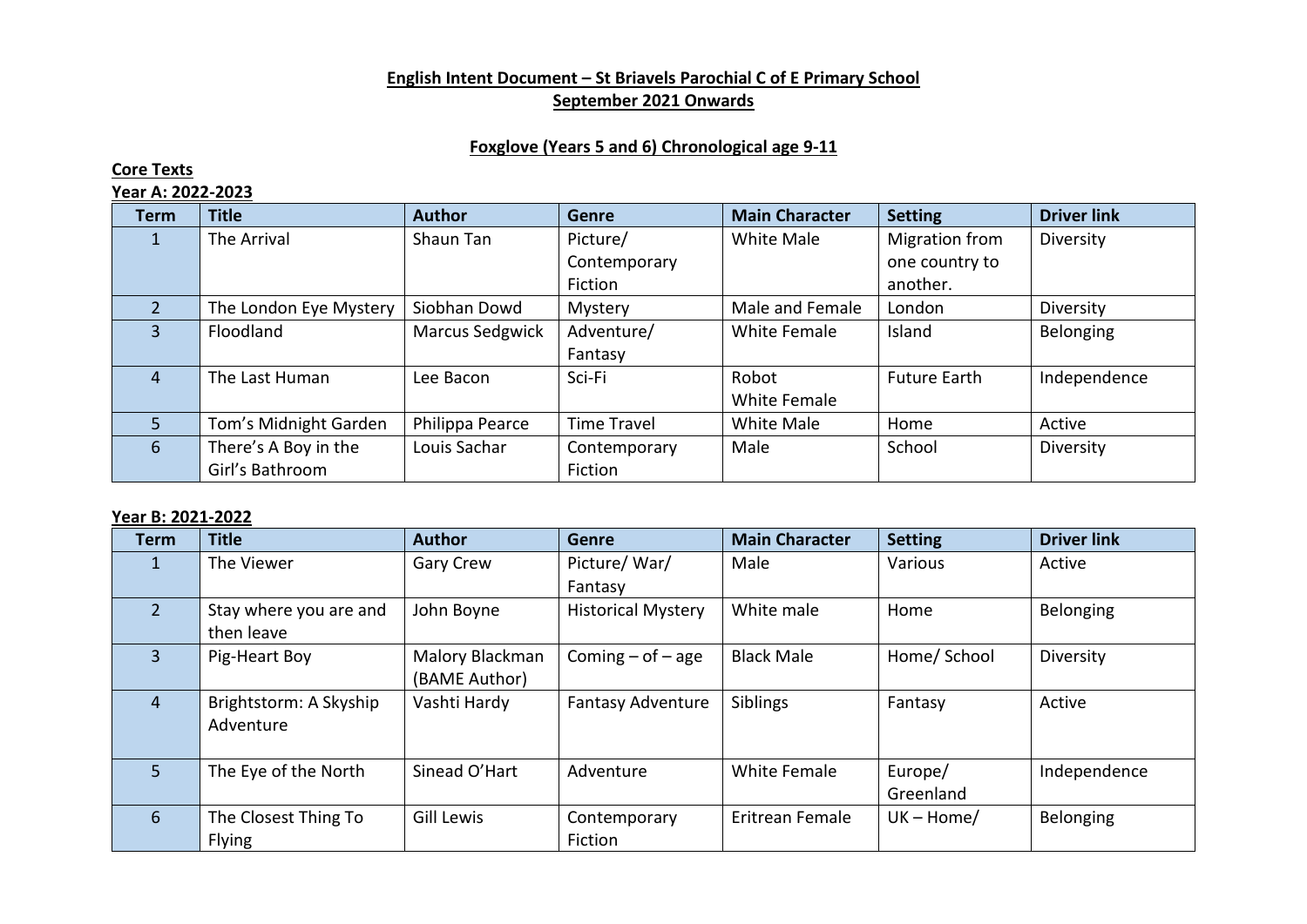## **Annual Writing Skills and Genre Coverage**

# **Genre coverage for Foxglove Class: Narrative, recount/diary, letter, instructions, non-chronological reports, explanations, newspaper reports, biographies, persuasion texts, balanced arguments.**

Each Genre to be matched to core text and skills taught. New genre (in black) and narrative should be taught in genre focussed units. Revised genre (in red) can be used for use it activities linked to practicing the writing skills. Each genre is available for children to use when writing in other subjects.

| <b>Foxglove Writing Skills Progression</b> |                                                                                                                                                      |                                                                                                                                               |                                                                                                                           |  |  |
|--------------------------------------------|------------------------------------------------------------------------------------------------------------------------------------------------------|-----------------------------------------------------------------------------------------------------------------------------------------------|---------------------------------------------------------------------------------------------------------------------------|--|--|
| <b>Target</b><br>#                         | Year 5                                                                                                                                               | Year <sub>6</sub>                                                                                                                             | <b>Through teaching</b>                                                                                                   |  |  |
| T1                                         | Revise noun phrases expanded using modifying<br>adjectives, nouns and prepositional phrases                                                          | Use expanded noun phrases across writing to convey<br>complicated information concisely.                                                      | Identify main and subordinate clauses<br>(Year 5)                                                                         |  |  |
| T <sub>2</sub>                             | Use commas to separate main and subordinate<br>clauses (when subordinate clause is at the start)                                                     | Use commas to clarify meaning or avoid ambiguity in<br>writing.                                                                               | Demonstrate assured and conscious                                                                                         |  |  |
| T3                                         | Write sentences with a subordinate clause at<br>the beginning and at the end of a sentence                                                           | Use a range of simple, compound and complex<br>sentence structures.                                                                           | control over formality (Year 6, a GD<br><i>indicator</i> )                                                                |  |  |
| T4                                         | Indicate degrees of possibility through use of<br>modal verbs                                                                                        | Use hyphens to avoid ambiguity.                                                                                                               |                                                                                                                           |  |  |
| T <sub>5</sub>                             | Indicate degree of possibility through the use of<br>adverbs (perhaps, surely, possibly)                                                             | Punctuate bullet points consistently                                                                                                          | <b>Gap-fill/Early morning targeted</b><br>teaching if identify gaps in:                                                   |  |  |
| <b>T6</b>                                  | Use a range of cohesive devises within<br>paragraphs (repetition, pronoun choices,<br>adverbs & adverbials, tense choice, pronoun<br>agreement etc.) | Link ideas within and across paragraphs using a range<br>of cohesive devises (repetition, range of adverbials,<br>ellipsis, referencing etc.) | Write with accurate use of all<br>expected punctuation: full stops,<br>capital letters, question marks,                   |  |  |
| T <sub>7</sub>                             | Use a range of cohesive devises to link between<br>paragraphs                                                                                        | Use passive voice to create empathy, suspense and a<br>formal tone.                                                                           | exclamation marks, commas in a list<br>and apostrophes, and commas after<br>adverbials and speech punctuation<br>(Year 5) |  |  |
| T <sub>8</sub>                             | Use inverted commas and other punctuation to<br>indicate direct and reported speech.                                                                 | Use formal and informal question tags                                                                                                         |                                                                                                                           |  |  |
| T <sub>9</sub>                             | Use brackets and dashes for parenthesis                                                                                                              | Use semi colons, colons or dashes to mark boundaries<br>between independent clauses.                                                          | $\rightarrow$ Add commas to mark clauses<br>(Year 6)                                                                      |  |  |
| T <sub>10</sub>                            | Use relative clauses beginning with who, which,<br>where, when, whose and that.                                                                      | Use relative clauses beginning with who, which, where,<br>when, whose and that. (Yr 5 revision)                                               |                                                                                                                           |  |  |
| T11                                        | Use embedded clauses (relative and<br>subordinate)                                                                                                   | Use a multi-clause sentence (controlled use of)                                                                                               |                                                                                                                           |  |  |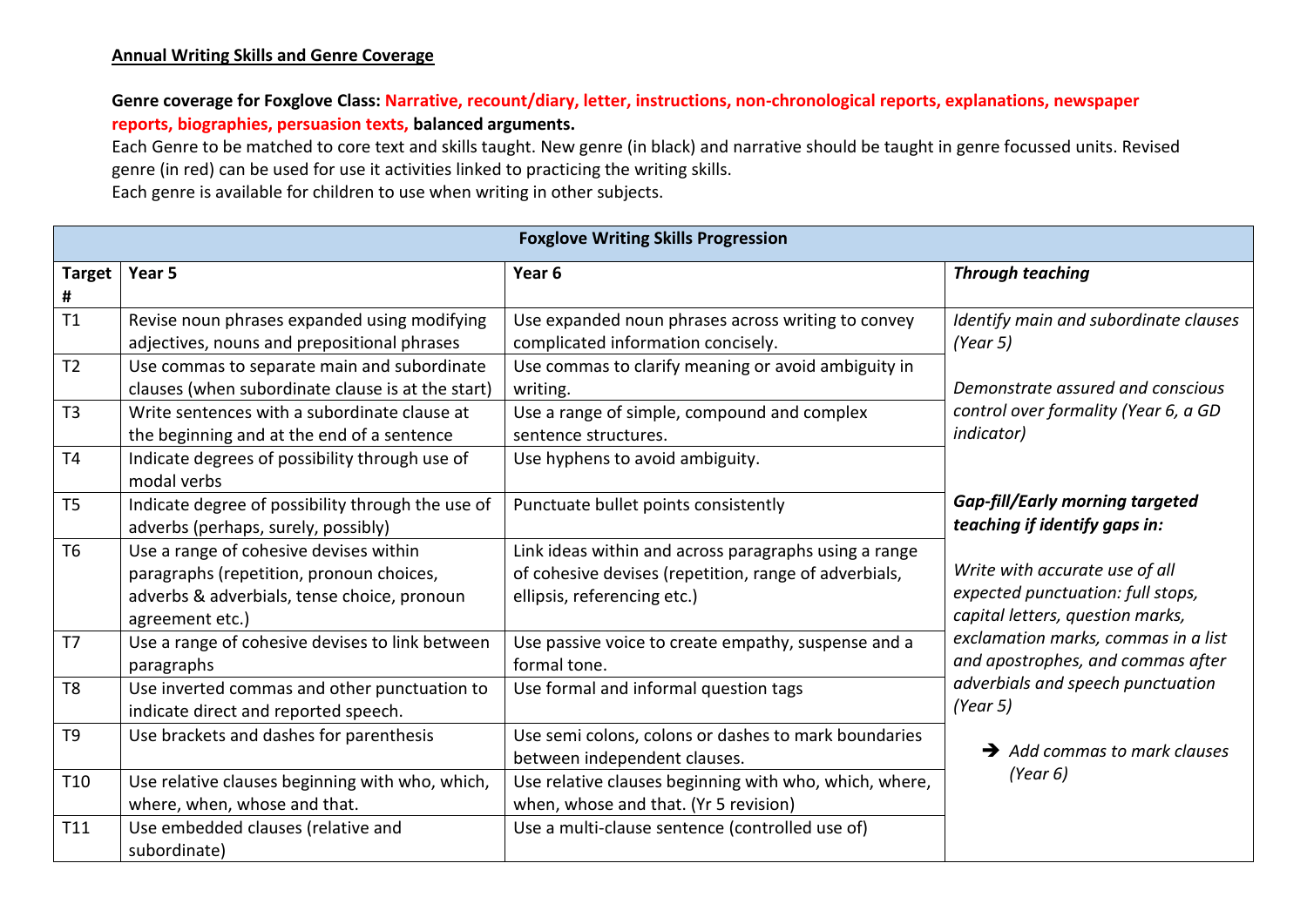| T <sub>12</sub> | Use a range of verb forms (simple, progressive, | Use a range of verb forms for effect. (His distraught   |  |
|-----------------|-------------------------------------------------|---------------------------------------------------------|--|
|                 | perfect, modal) appropriately.                  | mother, blames herself: 'If only I had asked him more   |  |
|                 |                                                 | about it; maybe I could have stopped him from using it. |  |
|                 |                                                 | I would never have let him go to that awful dump if I'd |  |
|                 |                                                 | known this would happen. Now he's been taken from       |  |
|                 |                                                 | us and we don't know what to do.                        |  |
| <b>T13</b>      |                                                 | Recognise the difference in vocabulary and structures   |  |
|                 |                                                 | that are appropriate for formal speech and writing,     |  |
|                 |                                                 | including the subjunctive form.                         |  |

**YEAR 5 (Composition)** 

#### Composition

- Explore and use their own techniques to note their ideas, drawing on research where necessary
- $\bullet$ Identify the audience and purpose for their writing and select the appropriate form. (Narratives, range of reports and recounts, explanation, persuasive arguments, discussion)
- $\bullet$ Control plots e.g. using foreshadowing: use of dialogue to move the action on
- Experiment with different ways of opening and closing narratives
- Develop settings and atmosphere in detail e.g. stories with more than one main setting: making links between the setting, time and weather
- Extend their range of stock characters: develop characters in detail e.g. through using  $\bullet$ dialogue; describing how others react to them and how they change over time
- Write free verse poetry with a specific purpose e.g. narrative poems; poetry to provoke empathy in the reader or make them think about an issue
- Modify and control the use of narrative language features e.g. reported speech  $\bullet$ instead of direct speech: repetition for effect, power of 3 linked to grammar expectations 'The wind whistled through the trees, tickling the autumn leaves and dancing through the wood.'
- Use figurative language e.g. personification, similes, metaphor, allusion
- Modify and control the use of non-fiction language features e.g. precise description.  $\bullet$ technical vocabulary
- Control the use of organisational features in fiction and non-fiction e.g. balancing  $\bullet$ action, description and dialogue; balancing fact and opinion; using bullet points, tables and charts
- $\bullet$ Evaluate their writing through discussion and make improvements through redrafting the grammar and vocabulary to enhance effect
- Proof-read and edit their writing in relation to the Y5 grammar and spelling  $\blacksquare$ expectations

**YEAR 6 (Composition)** 

#### Composition

- Make choices about the most efficient way to note their ideas, drawing on research from a range of sources where necessary
- Identify the audience and purpose for their writing and select the appropriate form or mix of forms e.g. a non-chronological report about the weather including a short explanation of the water cycle
- Control and maintain plots e.g. flashback stories: stories told from more than one viewpoint
- Develop settings and atmosphere in detail e.g. stories with more than one main  $\bullet$ setting; making links between the setting, time and weather, use of passive voice
- Use different ways of opening and closing narratives
- Develop characters in detail e.g. through using dialogue; describing how others react to them; relationships between characters, using question tags
- . Write a range of poetry to create specific effects and experiment with different forms e.g. narrative poems, sonnets
- Manipulate and control the use of narrative language features e.g. language to  $\bullet$ control time and pace: repetition for effect, power of 3 linked to grammar expectations, passive voice; dialect
- Use figurative language e.g. personification, similes, metaphor, allusion, extended metaphor
- $\bullet$ Manipulate and control the use of non-fiction language features e.g. technical vocab; rhetorical questions; passive voice (Sharks are found in...)
- . Manipulate and control the use of organisational features in fiction and non-fiction e.g. deciding on the most effective order of points in an argument
- Evaluate their writing through discussion and make improvements through redrafting the grammar and vocabulary to enhance effect
- Proof-read and edit their writing in relation to the Y6 grammar and spelling expectations